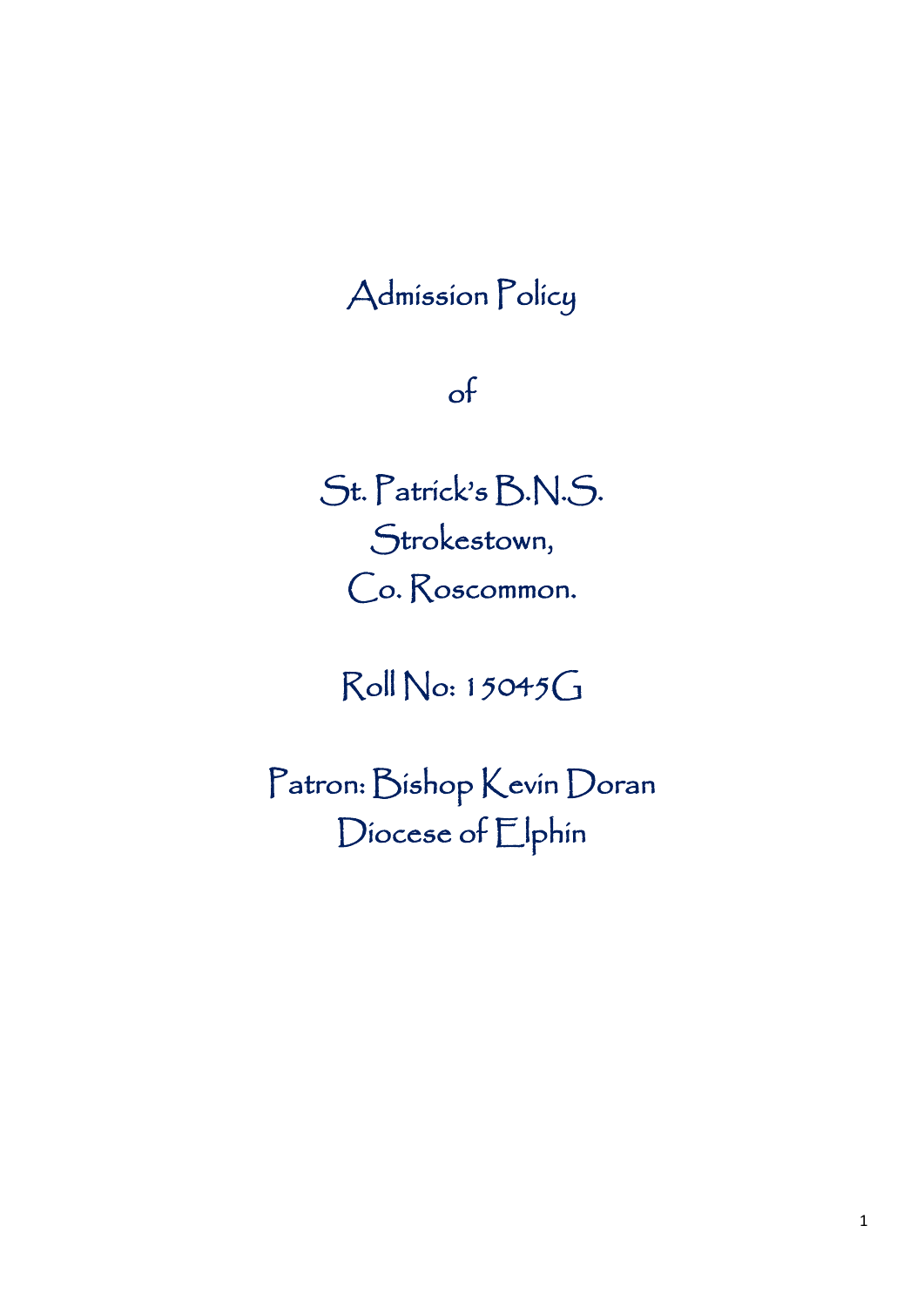## **1. Introduction**

This Admission Policy complies with the requirements of the Education Act 1998, the Education (Admission to Schools) Act 2018 and the Equal Status Act 2000. In drafting this policy, the board of management of the school has consulted with school staff, the school patron and with parents of children attending the school.

The policy was approved by the school patron on the  $15<sup>th</sup>$  September 2020. It is published on the school's website and will be made available in hardcopy, on request, to any person who requests it.

The relevant dates and timelines for St. Patrick's B.N.S. admission process are set out in the school's annual admission notice which is published annually on the school's website at least one week before the commencement of the admission process for the school year concerned.

This policy must be read in conjunction with the annual admission notice for the school year concerned.

The application form for admission is published on the school's website and will be made available in hardcopy on request to any person who requests it.

## **2. Characteristic Spirit and General Objectives of the school**

## **Mission Statement**

St. Patrick's B.N.S. is a Catholic all boys senior primary school with a Catholic ethos under the patronage of the Bishop of Elphin, situated in Strokestown, Co. Roscommon.

"Catholic Ethos" in the context of a Catholic primary school means the ethos and characteristic spirit of the Roman Catholic Church, which aims at promoting:

- the full and harmonious development of all aspects of the person of the pupil, including the intellectual, physical, cultural, moral and spiritual aspects; and
- a living relationship with God and with other people
- a philosophy of life inspired by belief in God and in the life, death and resurrection of Jesus; and
- the formation of the pupils in the Catholic faith,

and which school provides religious education for the pupils in accordance with the doctrines, practices and traditions of the Roman Catholic Church, and/or such ethos and/or characteristic spirit as may be determined or interpreted from time to time by the Irish Episcopal Conference.

In accordance with S.15 (2) (b) of the Education Act, 1998 the Board of Management of St. Patrick's B.N.S. shall uphold, and be accountable to the patron for so upholding, the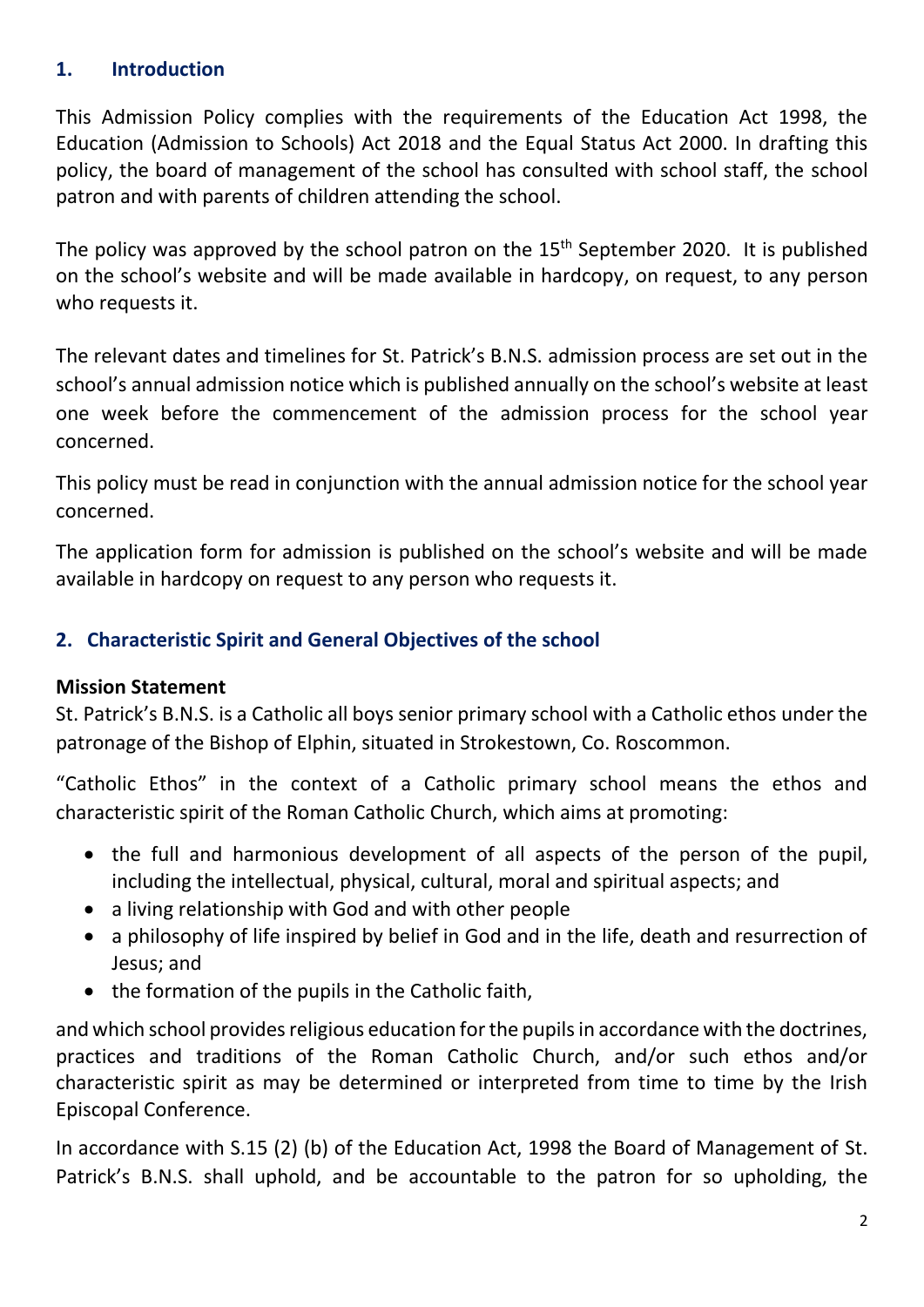characteristic spirit of the school as determined by the cultural, educational, moral, religious, social, linguistic and spiritual values and traditions which inform and are characteristic of the objectives and conduct of the school.

We strive to provide a well ordered, happy, caring and secure atmosphere where the intellectual, spiritual, physical, moral and curricular needs of all pupils are identified and addressed. While we are a school with a Catholic ethos, we also have due recognition for all other faiths.

The school is staffed in accordance with the standard pupil – teacher ratios sanctioned by the Department and any additional teaching hours sanctioned by the Department in respect of curricular concessions, special needs, special programmes etc. The school operates within the regulations laid down by the Department from time to time.

The capacity of the school to implement its desired curriculum, its broad range of educational programmes, its breadth of extra-curricular activities, its school plan and policies are dependent on the resources it receives. Consequently, in determining its activities and programme for any school year the school must have due regard to the teaching, management and administrative resources and the accommodation, equipment and funding available to it.

At St. Patrick's B.N.S., we strive to promote the professional and personal development of teachers through staff development programmes.

We encourage the involvement of parents through home/school contacts. We endeavour to enhance the self-esteem of everyone in the school community and to imbue in the pupils a respect for people and property.

## **Objectives**

The primary objectives are aimed at embracing:

- A sense of fairness and good relationships with all people.
- Deep respect and cherishing for all people equally.
- Forgiveness and reconciliation: a place where grudges are not held.
- Respect and dignity: deep intrinsic respect for all others.
- Affirmation and tolerance: that we speak to, react to and act towards others, respectful of their dignity.
- Personal Faith Formation: formal prayer, religion lessons, celebration of the sacraments as well as recognition and appreciation of the liturgical seasons of the year.
- Belonging: That all experience a sense of belonging and contribute to the promotion of the Catholic ethos of the school.
- Understanding: Teachers and pupils promote positive experiences of school and foster healthy and wholesome relationships.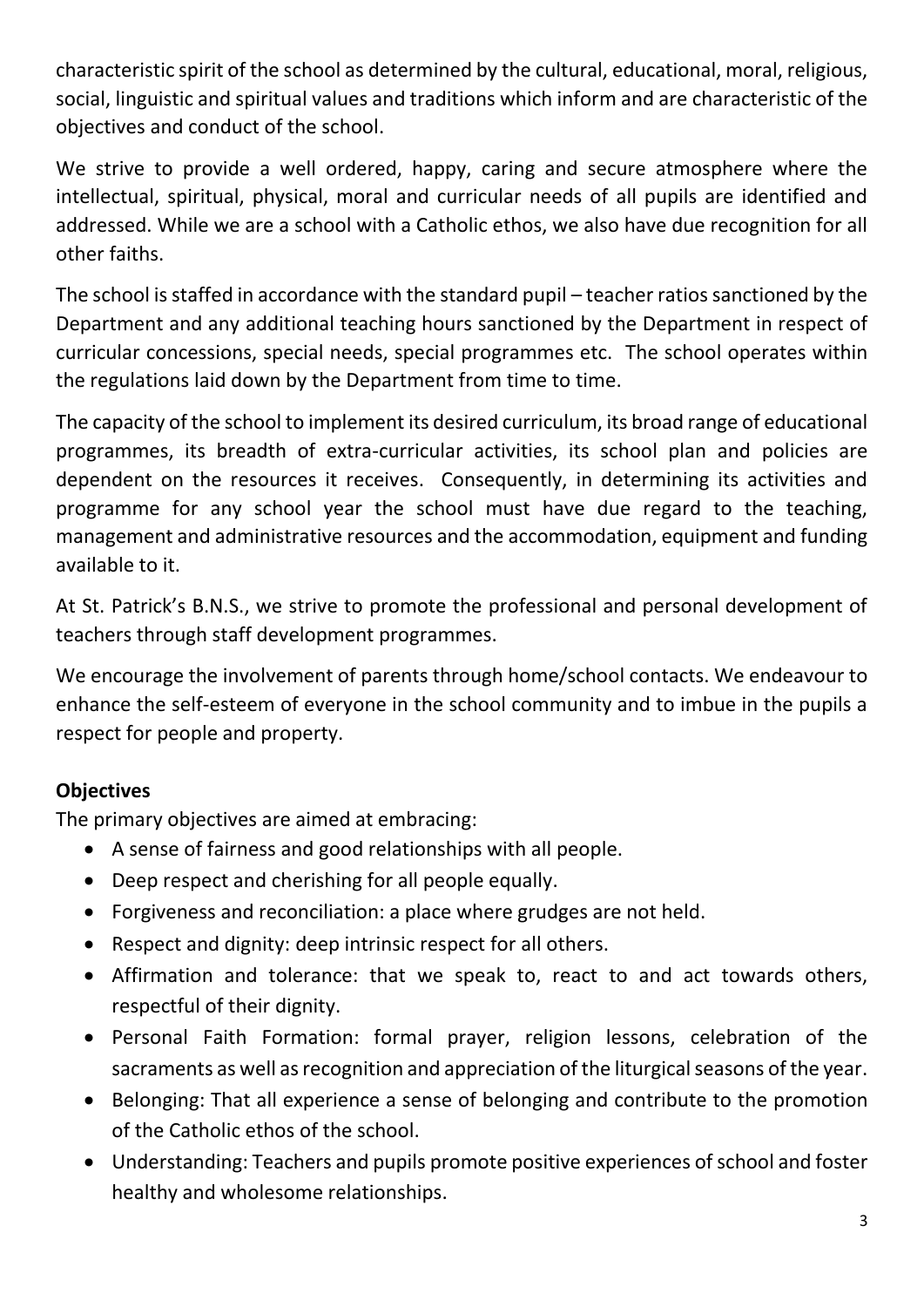## **3. Admission Statement**

St. Patrick's B.N.S. is a senior, all-boys school and does not discriminate where it refuses to admit a boy applying for admission to this school. The school will not discriminate in its admission of a student to the school on any of the following:

- (a) the gender ground of the student or the applicant in respect of the student concerned,
- (b)the civil status ground of the student or the applicant in respect of the student concerned,
- (c) the family status ground of the student or the applicant in respect of the student concerned,
- (d) the sexual orientation ground of the student or the applicant in respect of the student concerned,
- (e) the religion ground of the student or the applicant in respect of the student concerned,
- (f) the disability ground of the student or the applicant in respect of the student concerned,
- (g) the ground of race of the student or the applicant in respect of the student concerned,
- (h) the Traveller community ground of the student or the applicant in respect of the student concerned, or
- (i) the ground that the student or the applicant in respect of the student concerned has special educational needs

As per section 61 (3) of the Education Act 1998, 'civil status ground', 'disability ground', 'discriminate', 'family status ground', 'gender ground', 'ground of race', 'religion ground', 'sexual orientation ground' and 'Traveller community ground' shall be construed in accordance with section 3 of the Equal Status Act 2000.

## **4. Categories of Special Educational Needs catered for in the school**

St. Patrick's B.N.S. is a mainstream school. It does not have a Special Class or ASD Class. Pupils with Special Educational Needs (SEN) are catered for by their mainstream class teacher with the support of the Special Education Team.

## **5. Admission of Students**

This school shall admit each student seeking admission except where –

- a) the school is oversubscribed (please see [Section 6](#page-4-0) below for further details)
- b) a parent of a student, when required by the principal in accordance with section 23(4) of the Education (Welfare) Act 2000, fails to confirm in writing that the code of behaviour of the school is acceptable to him or her and that he or she shall make all reasonable efforts to ensure compliance with such code by the student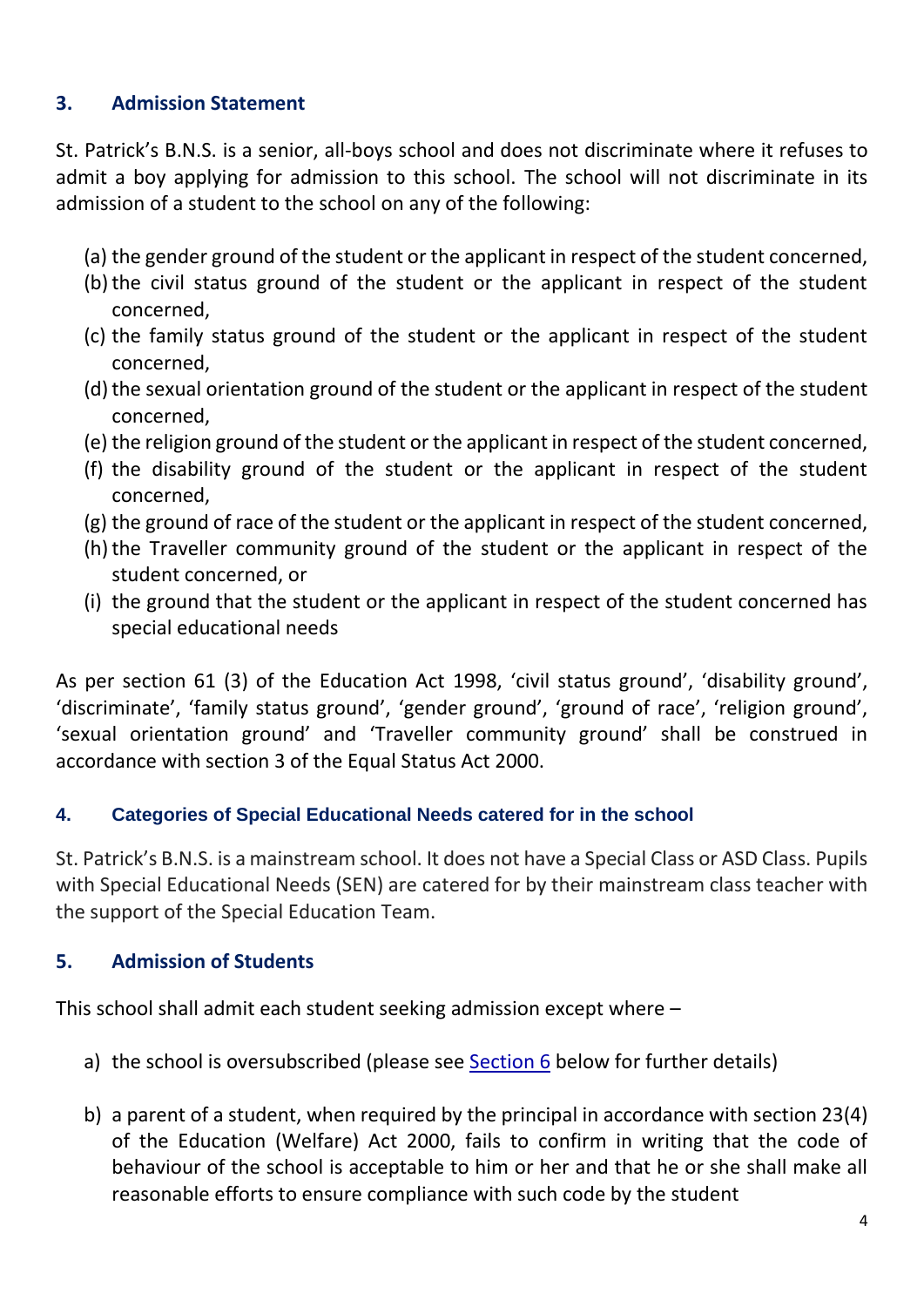c) a student is not of the gender provided for by this school.

## <span id="page-4-0"></span>**6. Oversubscription**

In the event that the school is oversubscribed, the school will, when deciding on applications for admission, apply the following selection criteria in the order listed below to those applications that are received within the timeline for receipt of applications as set out in the school's annual admission notice:

Priority is given to:

- 1. Boys who were previously enrolled in St. Mary's Primary School, Strokestown as this school is a feeder school for St. Patrick's B.N.S.
- 2. Brothers of children already in the school or who have attended the school in the past. If the class is oversubscribed on the basis of this criterion, then places will be allocated on the basis of age, starting with the oldest applicant, until all places are allocated.
- 3. Families whose primary residence is either:
	- (a) in the immediate areas of Strokestown Parish, starting closest to the school and radiating outwards from the school within the Parish. If the class is oversubscribed within the application of this particular criterion, then the furthest from the school will be eliminated first.
	- (b) or are in the process of moving to Strokestown Parish. In this instance, proof of address will be asked for.
- 4. Children of current teaching and non-teaching staff (incl. Special Needs Assistants, Secretary, Caretaker)
- 5. Children of parents who are past pupils of the school. If the class is oversubscribed within the application of this particular criterion, then those whose primary residence is furthest from the school will be eliminated first.
- 6. If space is still available, class numbers are completed from the Waiting List, which is compiled and ordered according to the date of the original application. The criteria are listed in order of priority when spaces are allocated under criterion 1 and space is still available, then criterion 2 comes into play and so on. This prioritization proceeds until all places have been allocated.

All children enrolled are expected to comply with and support the school's Code of Behaviour, as well as the school's designated policies on Curriculum, Organisation and Management.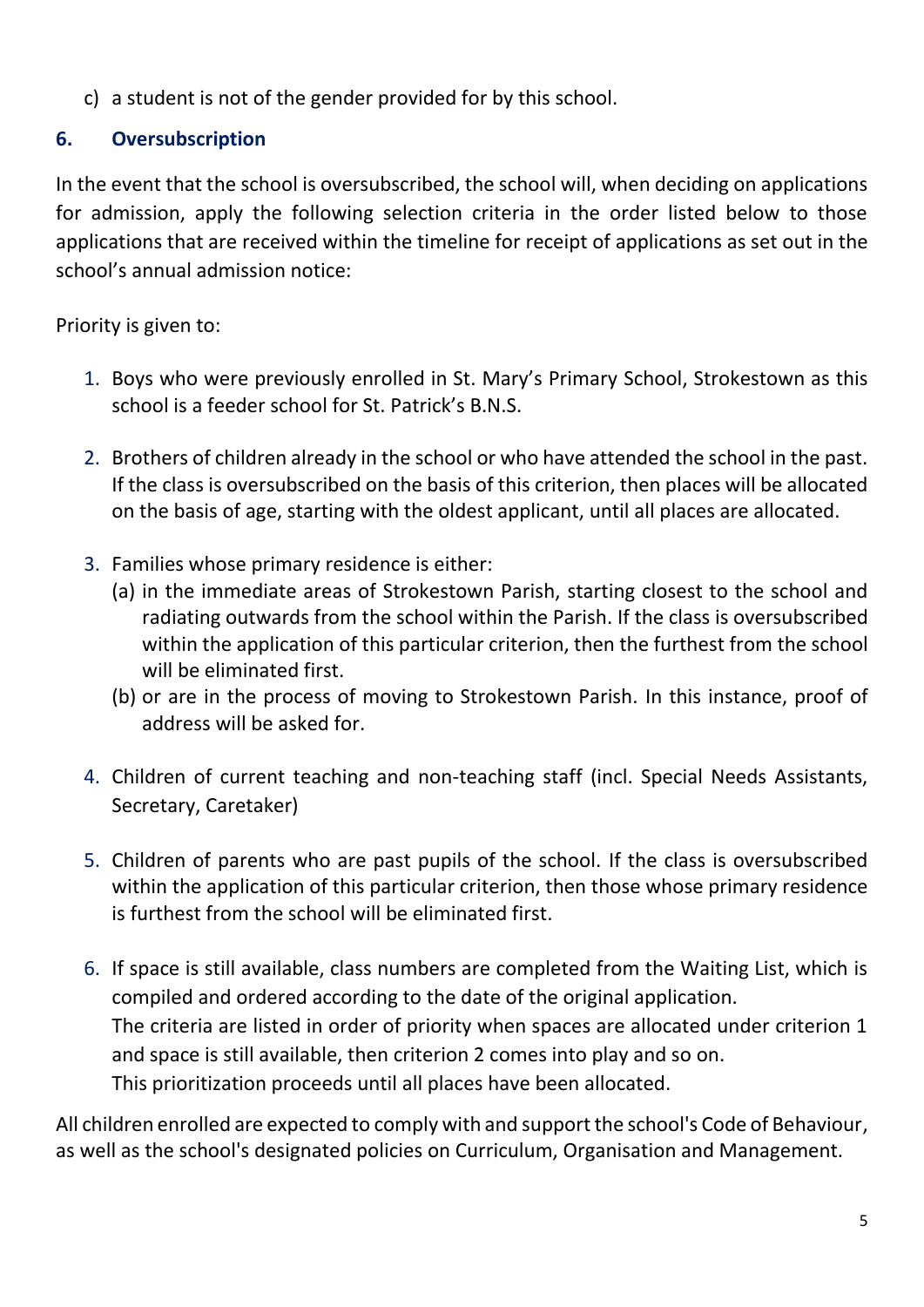## **7. What will not be considered or taken into account**

In accordance with section 62(7) (e) of the Education Act, the school will not consider or take into account any of the following in deciding on applications for admission or when placing a student on a waiting list for admission to the school:

- (a) a student's prior attendance at a pre-school or pre-school service, including naíonraí,
- (b) the payment of fees or contributions (howsoever described) to the school;
- (c) a student's academic ability, skills or aptitude;
- (d)the occupation, financial status, academic ability, skills or aptitude of a student's parents;
- (e) a requirement that a student, or his or her parents, attend an interview, open day or other meeting as a condition of admission;
- (f) the date and time on which an application for admission was received by the school,

This is subject to the application being received at any time during the period specified for receiving applications set out in the annual admission notice of the school for the school year concerned.

This is also subject to the school making offers based on existing waiting lists (up until  $31<sup>st</sup>$ January 2025 only).

## **8. Decisions on Applications**

All decisions on applications for admission to St. Patrick's B.N.S. will be based on the following:

- Our school's Admission Policy
- The school's annual admission notice (where applicable)
- The information provided by the applicant in the school's official application form received during the period specified in our annual admission notice for receiving applications

(Please see [Section 14](#page-8-0) below in relation to applications received outside of the admissions period and [Section 15](#page-8-1) below in relation to applications for places in years other than the intake group.)

Selection criteria that are not included in our school admission policy will not be used to make a decision on an application for a place in our school.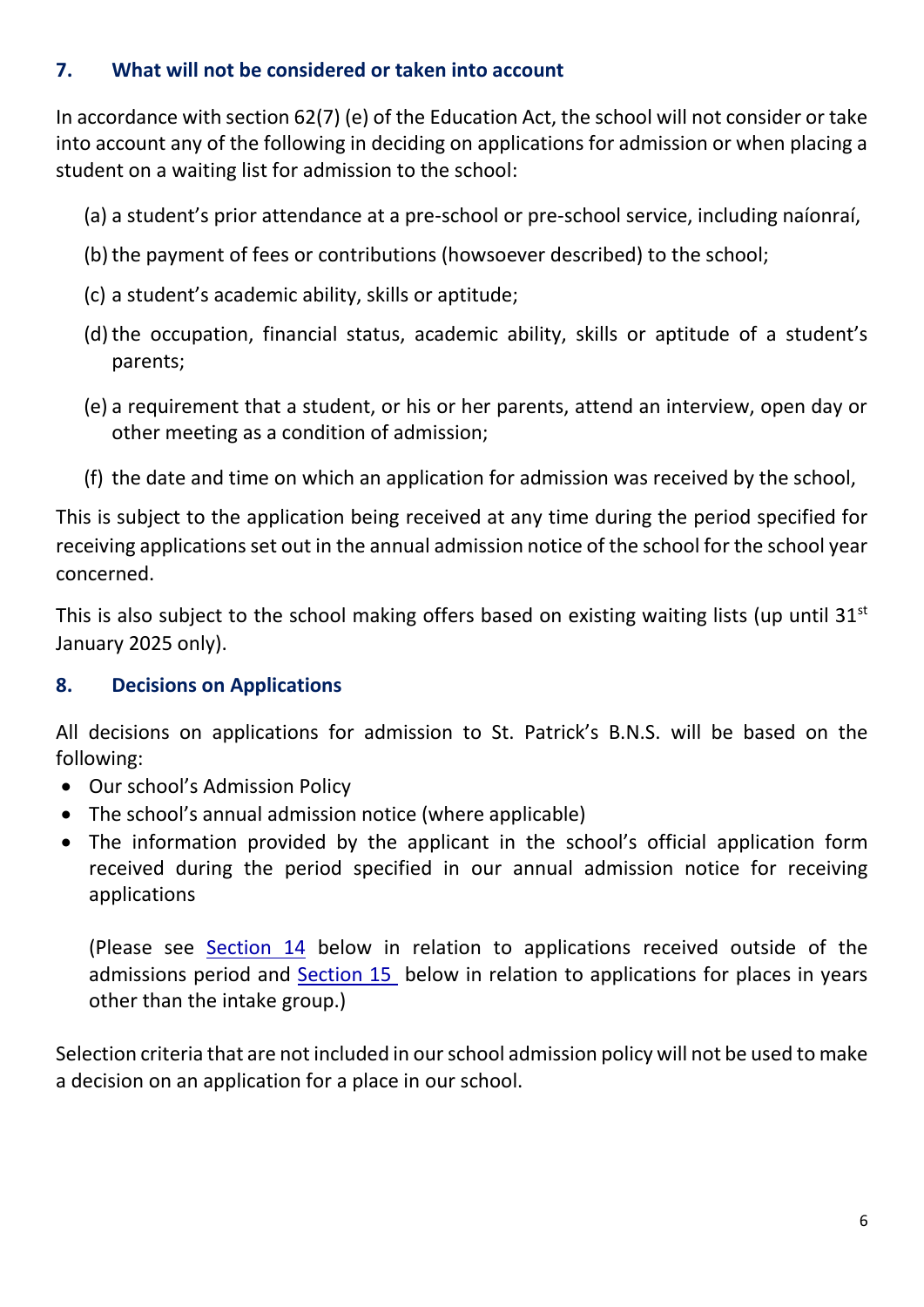## **9. Notifying Applicants of Decisions**

Applicants will be informed in writing as to the decision of the school, within the timeline outlined in the annual admissions notice.

If a student is not offered a place in our school, the reasons why they were not offered a place will be communicated in writing to the applicant, including, where applicable, details of the student's ranking against the selection criteria and details of the student's place on the waiting list for the school year concerned.

Applicants will be informed of the right to seek a review/right of appeal of the school's decision (see [Section 18](#page-9-0) below for further details).

## <span id="page-6-0"></span>**10. Acceptance of an offer of a place by an applicant**

In accepting an offer of admission from St. Patrick's B.N.S. you must indicate—

- (i) whether or not you have accepted an offer of admission for another school or schools. If you have accepted such an offer, you must also provide details of the offer or offers concerned and
- (ii) whether or not you have applied for and awaiting confirmation of an offer of admission from another school or schools, and if so, you must provide details of the other school or schools concerned.

## **11. Circumstances in which offers may not be made or may be withdrawn**

An offer of admission may not be made or may be withdrawn by St. Patrick's B.N.S. where—

- (i) it is established that information contained in the application is false or misleading.
- (ii) an applicant fails to confirm acceptance of an offer of admission on or before the date set out in the annual admission notice of the school.
- (iii) the parent of a student, when required by the principal in accordance with section 23(4) of the Education (Welfare) Act 2000, fails to confirm in writing that the code of behaviour of the school is acceptable to him or her and that he or she shall make all reasonable efforts to ensure compliance with such code by the student; or
- (iv) an applicant has failed to comply with the requirements of 'acceptance of an offer' as set out in [Section](#page-6-0) 10 above.

## **12. Sharing of Data with other schools**

Applicants should be aware that section 66(6) of the Education (Admission to Schools) Act 2018 allows for the sharing of certain information between schools in order to facilitate the efficient admission of students.

Section 66(6) allows a school to provide a patron or another board of management with a list of the students in relation to whom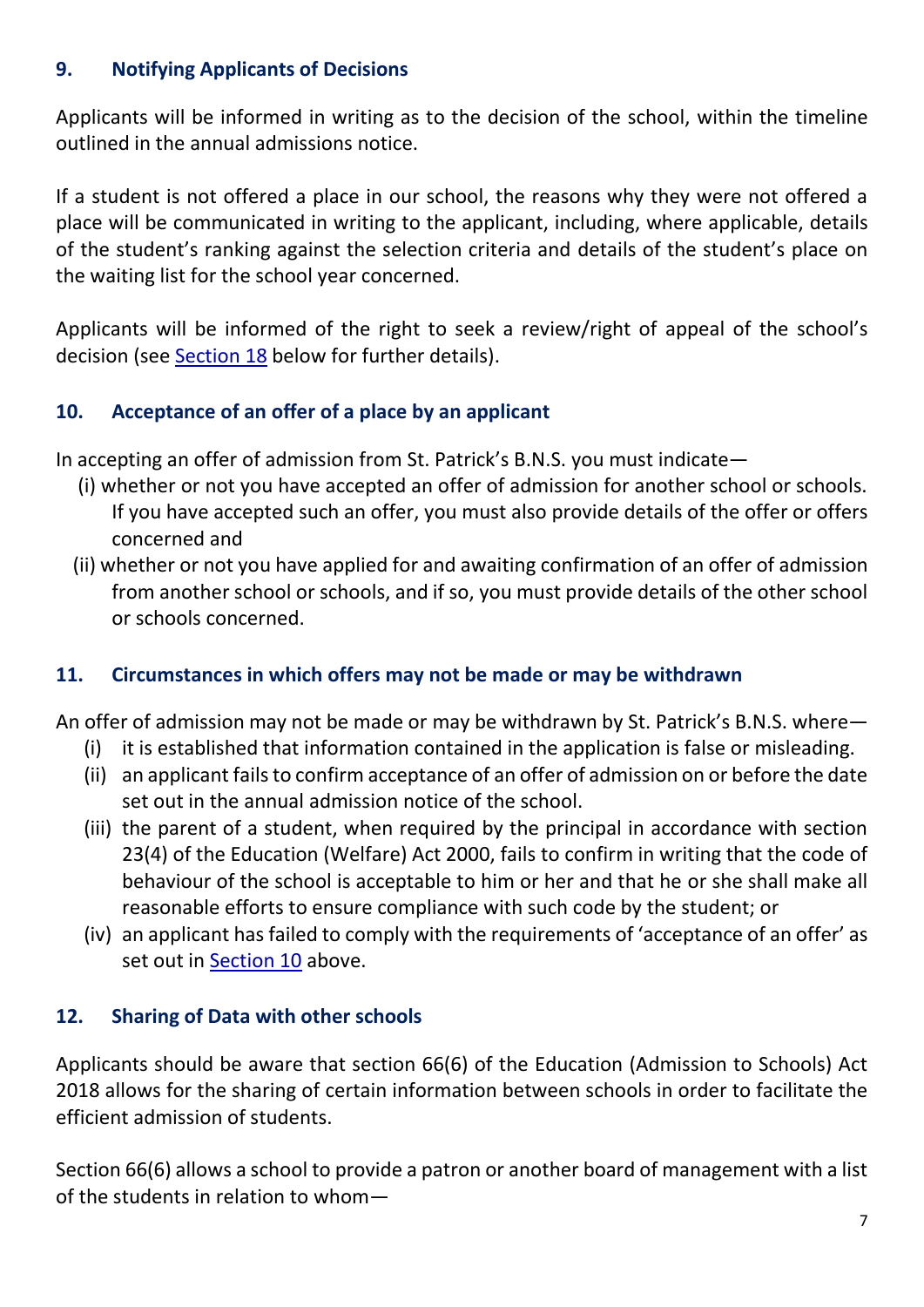(i) an application for admission to the school has been received,

(ii) an offer of admission to the school has been made, or

(iii) an offer of admission to the school has been accepted.

The list may include any or all of the following:

(i) the date on which an application for admission was received by the school;

(ii) the date on which an offer of admission was made by the school;

(iii) the date on which an offer of admission was accepted by an applicant;

 (iv) a student's personal details including his or her name, address, date of birth and personal public service number (within the meaning of section 262 of the Social Welfare Consolidation Act 2005).

## **13. Waiting List in the event of Oversubscription**

In the event of there being more applications to the school year concerned than places available, a waiting list of students whose applications for admission to St. Patrick's B.N.S. were unsuccessful due to the school being oversubscribed will be compiled and will remain valid for the school year in which admission is being sought.

Placement on the waiting list of St. Patrick's B.N.S. is in the order of priority assigned to the students' applications after the school has applied the selection criteria in accordance with this admission policy.

Offers of any subsequent places that become available for and during the school year in relation to which admission is being sought will be made to those students on the waiting list, in accordance with the order of priority in relation to which the students have been placed on the list.

## **14. Late Applications**

All applications for admission received after the closing date as outlined in the annual admission notice will be considered and decided upon in accordance with our school's admissions policy, the Education Admissions to School Act 2018 and any regulations made under that Act.

Late applicants will be notified of the decision in respect of their application no later than three weeks after the date on which the school received the application. Late applicants will be offered a place if there is place available. In the event that there is no place available, the name of the applicant will be added to the waiting list as set out in Section 13.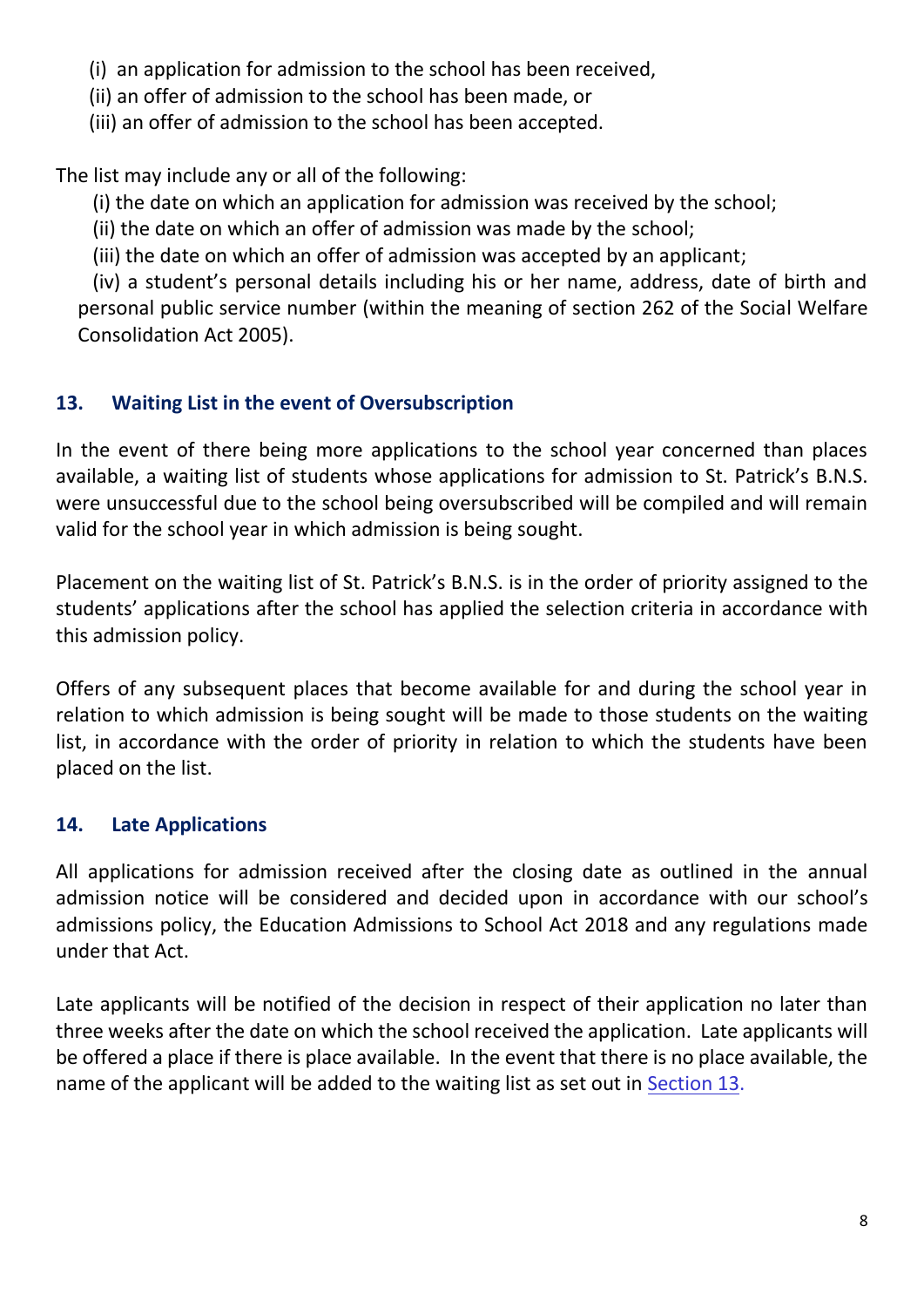## <span id="page-8-0"></span>**15. Procedures for admission of students to other years and during the school year**

The procedures of the school in relation to the admission of students who are not already admitted to the school to classes or years other than the school's intake group are as follows:

- (a) Priority is given to brothers of children already in the school or who have attended the school in the past.
- (b) Families whose primary residence is either

(a) in the immediate areas of Strokestown Parish, starting closest to the school and radiating outwards from the school within the Parish or

(b) in Strokestown Parish within a 2 mile distance by road from the school, or who are in the process of moving to either of these areas.

- (c) Children of current teaching and non-teaching staff (incl. Special Needs Assistants, Secretary, Caretaker)
- (d) Children of parents who are past pupils of the school. If the class is oversubscribed within the application of this particular criterion, then those whose primary residence is furthest from the school will be eliminated first.
- (e) If space is still available, class numbers are completed from the Waiting List, which is compiled and ordered according to the date of the original application.

The criteria are listed in order of priority when spaces are allocated under criterion 1 and space is still available, then criterion 2 comes into play and so on.

This prioritization proceeds until all places have been allocated.

The procedures of the school in relation to the admission of students who are not already admitted to the school, after the commencement of the school year in which admission is sought, are as follows:

As outlined above, the same procedures will apply.

## <span id="page-8-1"></span>**16. Declaration in relation to the non-charging of fees**

The Board of Management of St. Patrick's B.N.S. or any persons acting on its behalf will not charge fees for or seek payment or contributions (howsoever described) as a condition of:

- (a) an application for admission of a student to the school, or
- (b) the admission or continued enrolment of a student in the school.

## **17. Arrangements regarding students not attending Religious Instruction**

The following are the school's arrangement for students where the parents have requested that the student attend the school without attending religious instruction in the school. These arrangements will not result in a reduction in the school day of such students: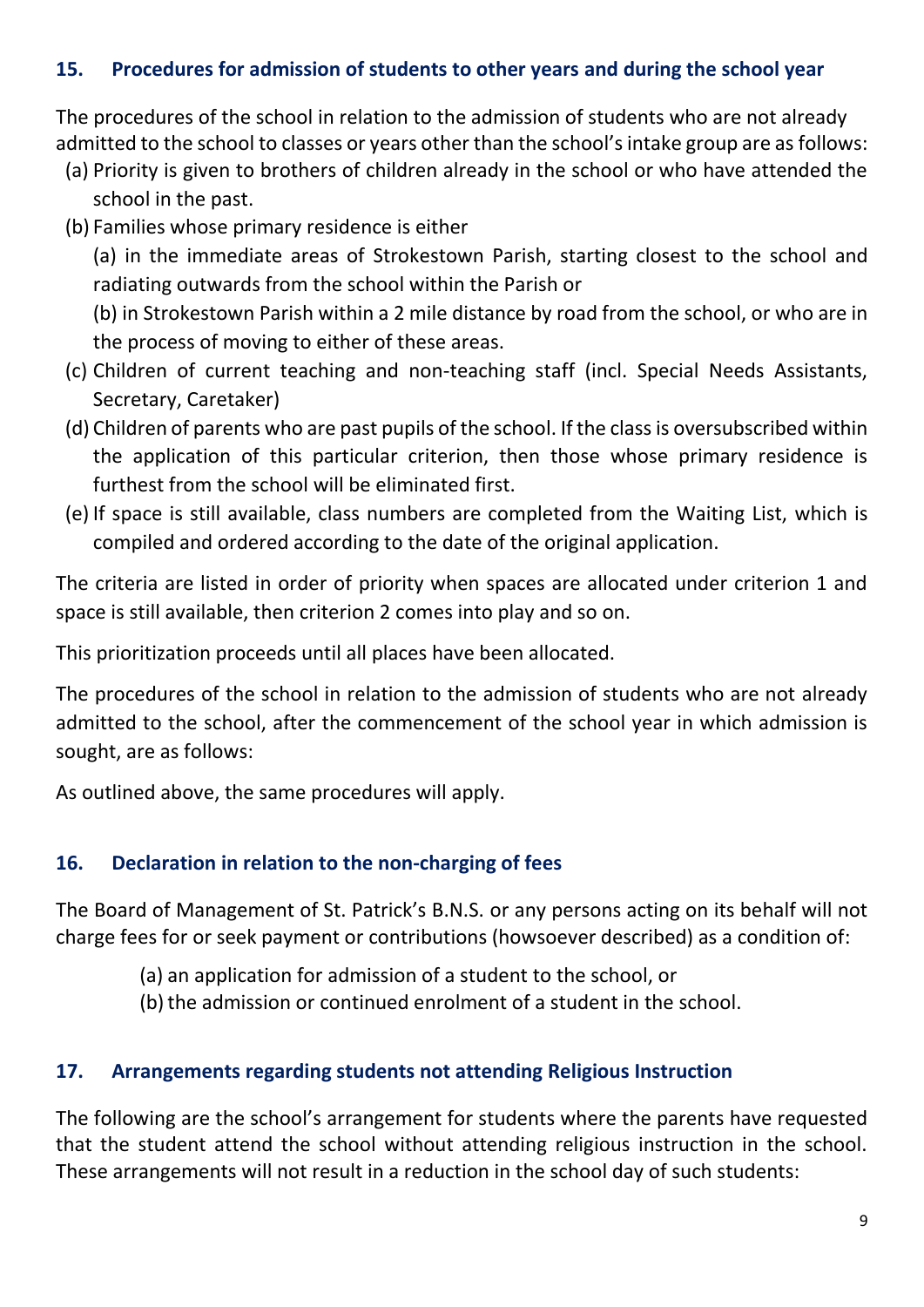<span id="page-9-0"></span>A written request should be made to the Principal of the school. A meeting will then be arranged with the parent(s) to discuss how the request may be accommodated by the school.

## **18. Reviews/Appeals**

## **Review of decisions by the Board of Management**

The parent of the student, may request the board to review a decision to refuse admission. Such requests must be made in accordance with Section 29C of the Education Act 1998.

The timeline within which such a review must be requested and the other requirements applicable to such reviews are set out in the procedures determined by the Minister under section 29B of the Education Act 1998 which are published on the website of the Department of Education and Skills.

The board will conduct such reviews in accordance with the requirements of the procedures determined under Section 29B and with section 29C of the Education Act 1998.

**Note:** Where an applicant has been refused admission due to the school being oversubscribed, the applicant **must request a review** of that decision by the Board of Management prior to making an appeal under section 29 of the Education Act 1998.

Where an applicant has been refused admission due to a reason other than the school being oversubscribed, the applicant **may request a review** of that decision by the board of management prior to making an appeal under section 29 of the Education Act 1998.

## **Right of Appeal**

Under Section 29 of the Education Act 1998, the parent of the student, or in the case of a student who has reached the age of 18 years, the student, may appeal a decision of this school to refuse admission.

An appeal may be made under Section 29 (1) (c) (i) of the Education Act 1998 where the refusal to admit was due to the school being oversubscribed.

An appeal may be made under Section 29 (1) (c) (ii) of the Education Act 1998 where the refusal to admit was due a reason other than the school being oversubscribed.

Where an applicant has been refused admission due to the school being oversubscribed, the applicant **must request a review** of that decision by the board of management **prior to making an appeal** under section 29 of the Education Act 1998. (see Review of decisions by the Board of Management)

Where an applicant has been refused admission due to a reason other than the school being oversubscribed, the applicant **may request a review** of that decision by the board of management prior to making an appeal under section 29 of the Education Act 1998. (see Review of decisions by the Board of Management)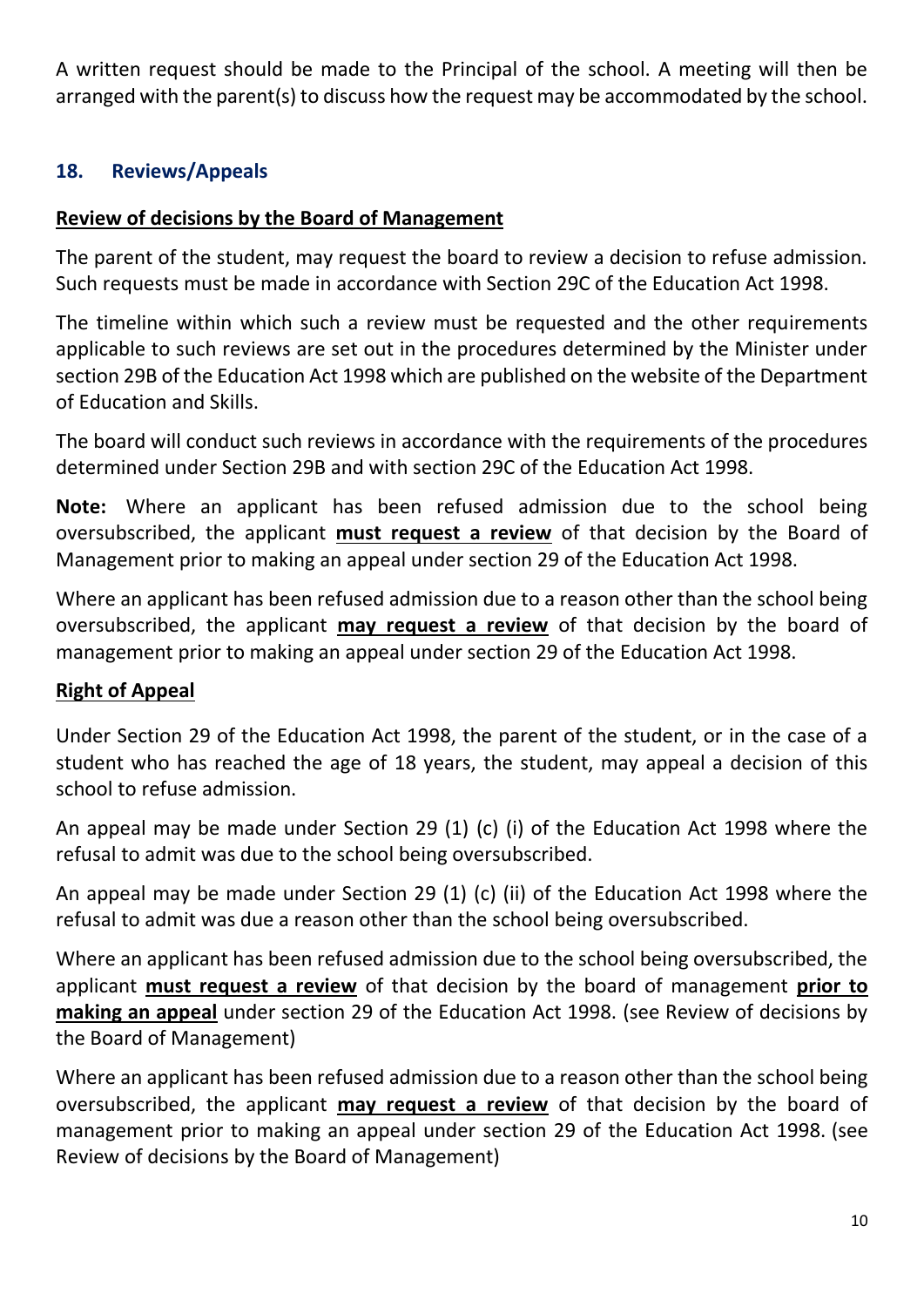Appeals under Section 29 of the Education Act 1998 will be considered and determined by an independent appeals committee appointed by the Minister for Education and Skills.

The timeline within which such an appeal must be made and the other requirements applicable to such appeals are set out in the procedures determined by the Minister under section 29B of the Education Act 1998 which are published on the website of the Department of Education and Skills.

Signed: Peter Kelly **Chairperson, Board of Management** Date: 7<sup>th</sup> December 2020